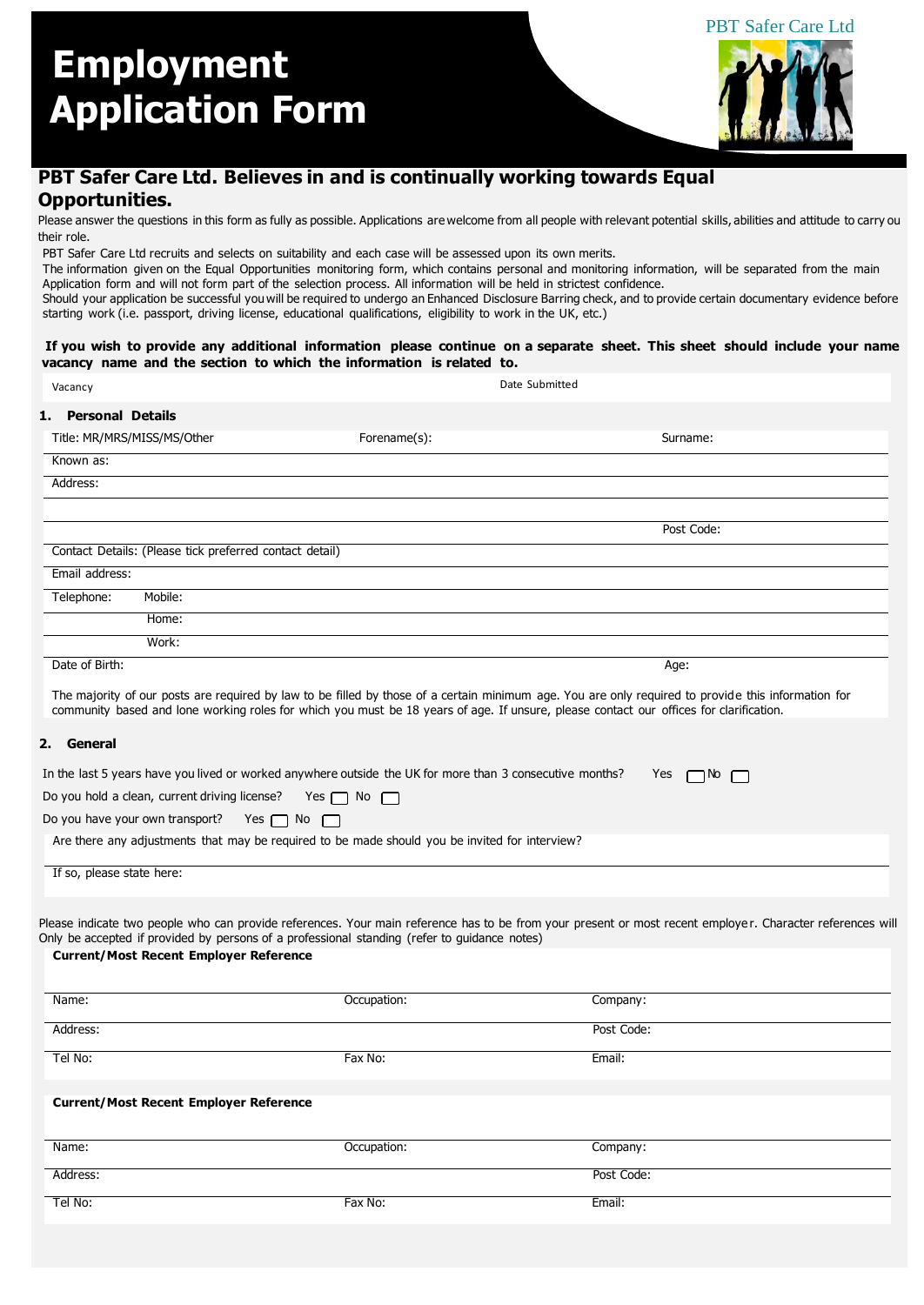## **PERSONAL INFORMATION CONTINUED (Confidential)**

## **3. Employment History**

Please give details of all jobs held including part-time and unpaid work, starting with your current or most recent employer

| Employer<br>(Name & Full Address | Jobs Held / Key Achievements | Reasons for Leaving | Dates Employed<br>From | ${\tt To}$ |
|----------------------------------|------------------------------|---------------------|------------------------|------------|
|                                  |                              |                     |                        |            |
|                                  |                              |                     |                        |            |
|                                  |                              |                     |                        |            |
|                                  |                              |                     |                        |            |
|                                  |                              |                     |                        |            |
|                                  |                              |                     |                        |            |
|                                  |                              |                     |                        |            |
|                                  |                              |                     |                        |            |
|                                  |                              |                     |                        |            |
|                                  |                              |                     |                        |            |
|                                  |                              |                     |                        |            |
|                                  |                              |                     |                        |            |
|                                  |                              |                     |                        |            |
|                                  |                              |                     |                        |            |
|                                  |                              |                     |                        |            |
|                                  |                              |                     |                        |            |
|                                  |                              |                     |                        |            |
|                                  |                              |                     |                        |            |
|                                  |                              |                     |                        |            |
|                                  |                              |                     |                        |            |
|                                  |                              |                     |                        |            |
|                                  |                              |                     |                        |            |
|                                  |                              |                     |                        |            |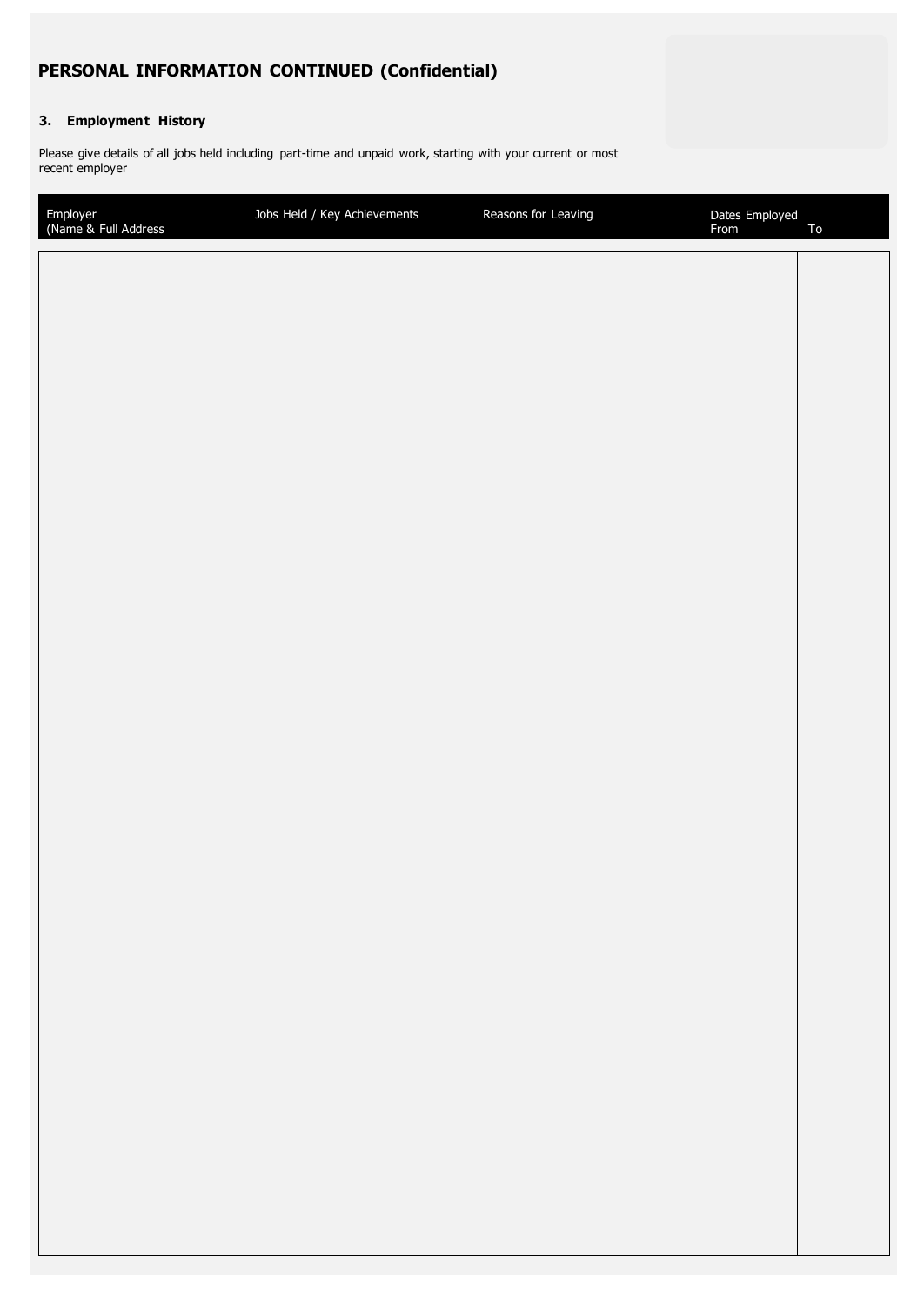## **PERSONAL INFORMATION CONTINUED (Confidential)**

## **4. Educational and Professional Qualifications**

#### **Secondary Education**

| Schools / Colleges attended | Examinations taken and Grades achieved |
|-----------------------------|----------------------------------------|
|                             |                                        |
|                             |                                        |
|                             |                                        |
|                             |                                        |

#### **Further Education**

| Establishments attended | Course title and results including class of degree |
|-------------------------|----------------------------------------------------|
|                         |                                                    |
|                         |                                                    |
|                         |                                                    |
|                         |                                                    |
|                         |                                                    |

## **Details of relevant professional training, learning and personal development**

| Courses / Training attended | Year achieved / completed |
|-----------------------------|---------------------------|
|                             |                           |
|                             |                           |
|                             |                           |
|                             |                           |

## **5. Additional Information**

| Are there any restrictions to your residency in the UK which might affect your right to take up employment in the UK?<br>Yes $\Box$<br>If yes, please provide details:                                                                                                                                                                                                    | $\infty$               |
|---------------------------------------------------------------------------------------------------------------------------------------------------------------------------------------------------------------------------------------------------------------------------------------------------------------------------------------------------------------------------|------------------------|
|                                                                                                                                                                                                                                                                                                                                                                           |                        |
| If you are successful in your application, would you require a work permit prior to taking up employment?<br>$Yes \cap \& \cap$<br>Are you looking for full-time or part-time employment? Full-time met-time<br>If the nature of the job applied for demands are you willing to work shifts, including evenings, weekends and unsociable hours?<br>If no, please explain: | $Yes \cap \aleph \cap$ |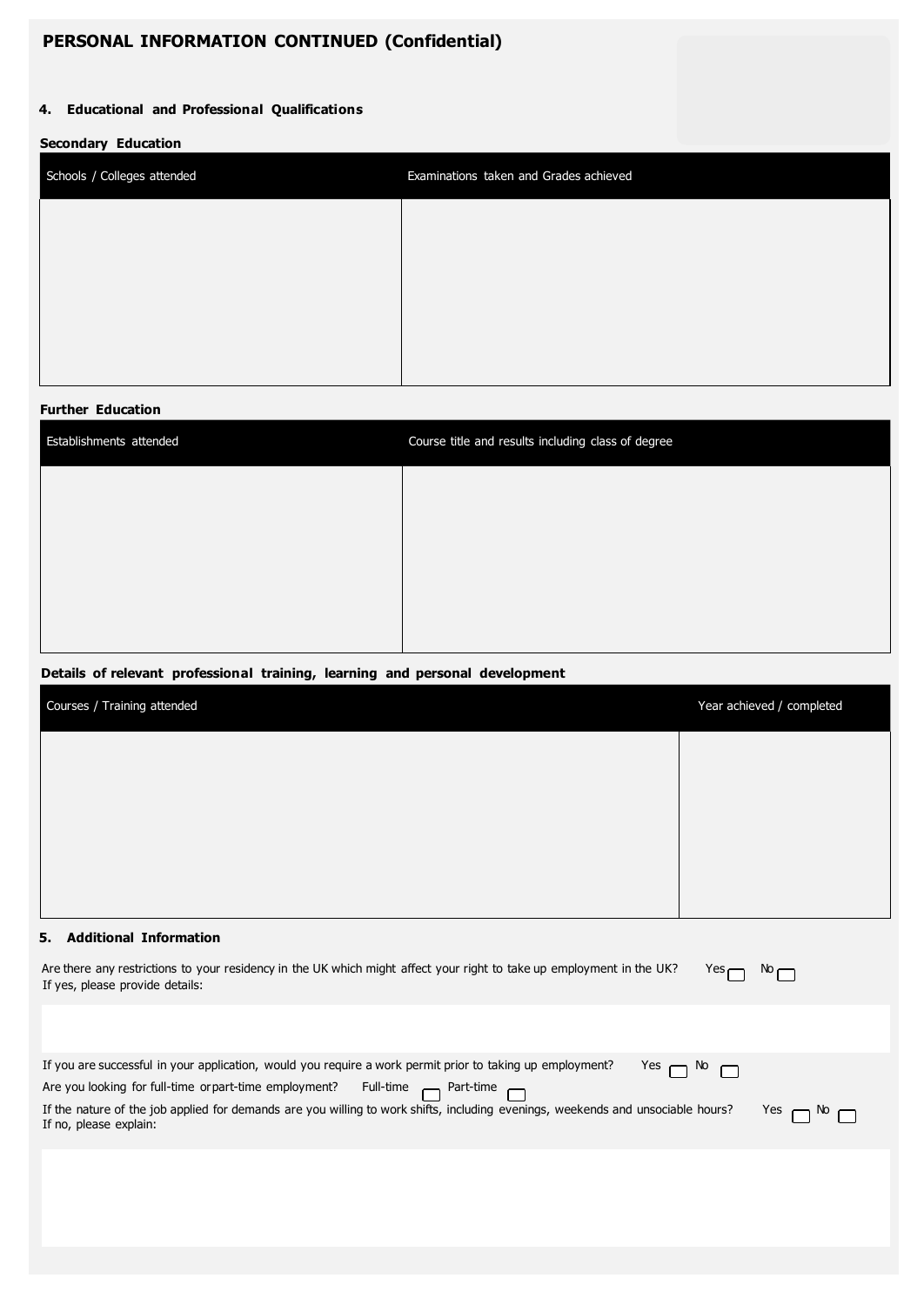## **PERSONAL INFORMATION CONTINUED (Confidential)**

#### **6. Rehabilitation of Offenders Act**

Please give details of any criminal convictions, outstanding proceedings or prosecution. Details of 'spent' convictions must be declared given the nature of employment sought with PBT Safer Care Ltd and the relating exemption from the provision of Section (42) of the Rehabilitation of Offenders Act 1974.

Date **Nature of Offence and Sentence** 

#### **Failure of disclosure or any false statement could disqualify your application, or in the event of employment, render you lia ble to summary dismissal.**

#### **7. Enhanced Criminal Disclosure**

If you succeed in your application PBT Safer Care Ltd will make a provisional offer of employment. This will be subject to the receipt of two satisfactory references and a satisfactory Enhanced DBS Certificate from the Disclosure and Barring Service - GOV.UK. The costs associated with an Enhanced Criminal Disclosure application have to be carried by the applicant.

By signing this application form we will be assuming that you are in agreement with the above arrangement.

#### **8. Data Protection Statement**

The information that you give us and that obtained from other relevant sources will be used to process your application for employment. The personal information that you give us will also be used in a confidential manner to help us monitor our recruitment process.

We may disclose your information to carefully selected third parties, such as policy makers, regulators and contractors.

If you succeed in your application and take up employment with us, the information will be used in the administration of your employment with us and to provide you with information about us via your pay advice or any other relevant information. We may also use this information if there is a complaint or legal challenge relevant to this recruitment process.

We may check the information collected with third parties (i.e. employers) or with other information held by us. We may also use or pass information to certain third parties to prevent or detect crime, to protect public funds, or in other ways as permitted by law.

By signing this application form we will be assuming that you agree to the processing of sensitive personal data in accordance with our registration with the Data Protection Commissioner.

#### **9. Declaration**

| Please tick the relevant boxes for confirmation and sign/date below:<br>I declare that the information I have given in this application is accurate and true. I understand that<br>providing misleading or false information will disqualify me from appointment OR, if appointed, may<br>result in summary dismissal. | Confirmed |
|------------------------------------------------------------------------------------------------------------------------------------------------------------------------------------------------------------------------------------------------------------------------------------------------------------------------|-----------|
| I declare that I have not omitted to disclose information relevant to this application.                                                                                                                                                                                                                                |           |
| I confirm my agreement with PBT Safer Care Ltd's arrangements in relation to the processing of<br>Disclosure and Barring applications.                                                                                                                                                                                 |           |
| I confirm my agreement with PBT Safer Care Ltd's practices in relation to the processing and handling<br>of personal sensitive information contained within this application.                                                                                                                                          |           |

| Please return your completed application form to: | <b>Human Resources Department</b><br><b>PBT Safer CareLtd</b> |
|---------------------------------------------------|---------------------------------------------------------------|
|                                                   | 67 East Road<br>Longsight                                     |
|                                                   | Manchester                                                    |

Signature Date Date of the Contract of the Contract of the Contract of the Date Date Date of the Contract of the Date of the Contract of the Contract of the Contract of the Contract of the Contract of the Contract of the C

**For any questions or queries relating to your application please contact our HR team on 0161 9157788 or email[: pbtsafecare@gmail.com](mailto:pbtsafecare@gmail.com)**

**M12 5QY**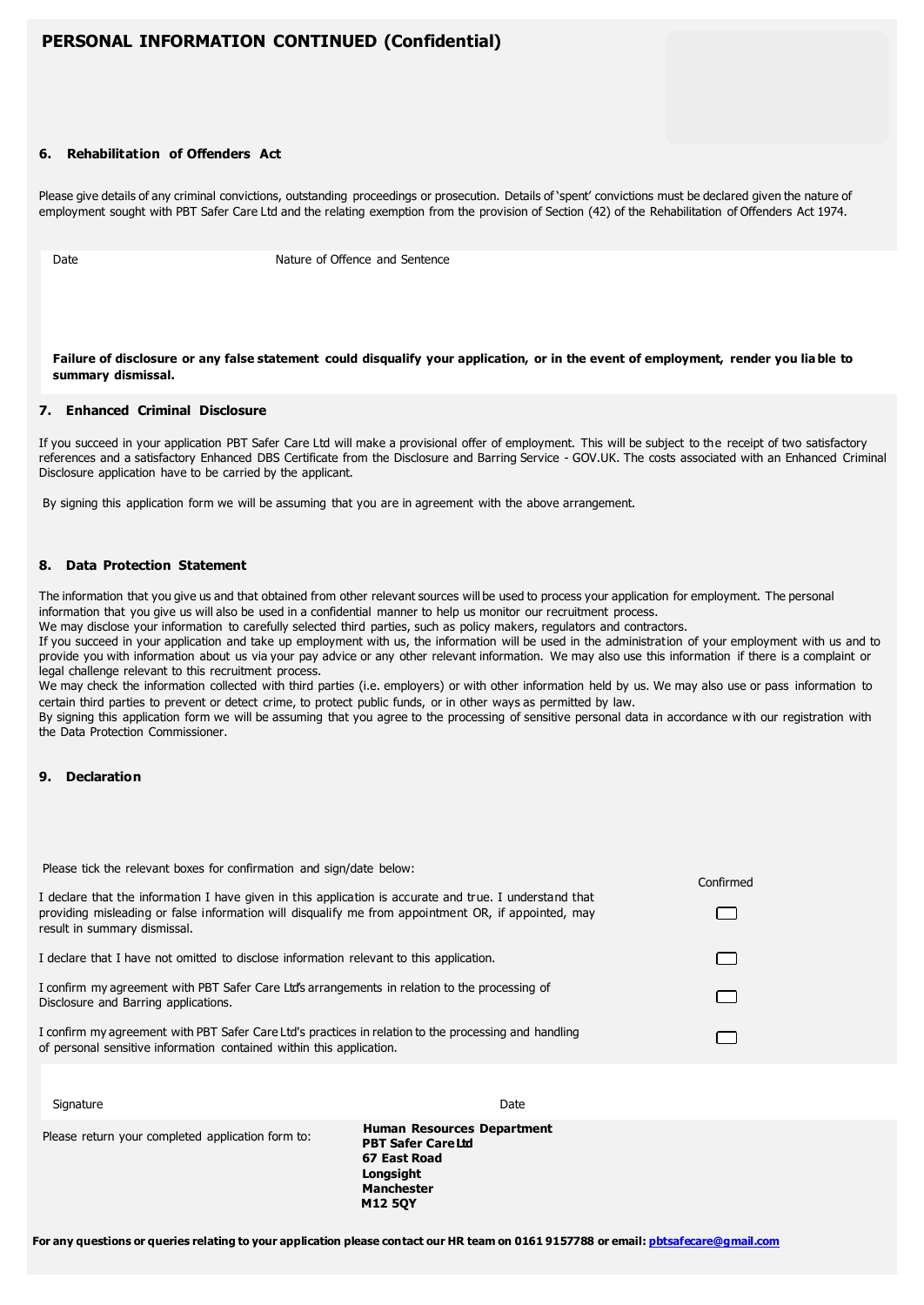# **Competency Application Form**

# RELEVANT SKILLS, KNOWLEDGE AND EXPERIENCE

**The information given will form part of the selection criteria. It is in the applicants interest to answer this section as comprehensively as possible.**

**Please describe your experience, skills and responsibilities which are most relevant to the post. You may use examples from o r make reference to other areas, such as voluntary work, being a parent, or caring for a relative as well as paid employment.**

**Please provide an example when you have provided excellent service to a customer, stakeholder or colleague.**

Please provide an example where you were responsible for a specific task and achieved a successful outcome.

Please continue on a separate sheet if necessary, giving your name, vacancy name and section to which the information relates.